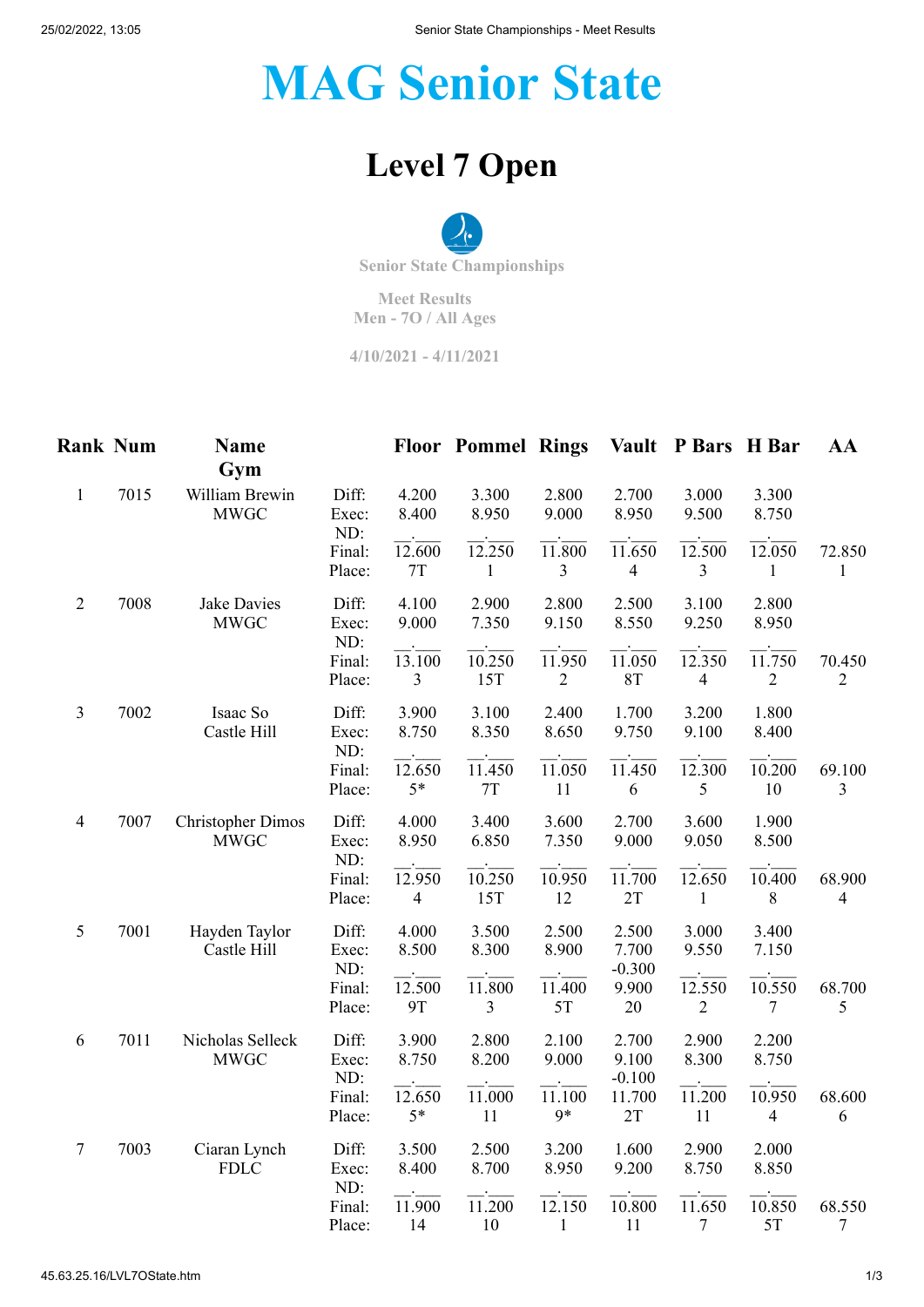| 25/02/2022, 13:05 |      |                                             |                         |                          | Senior State Championships - Meet Results |                                    |                              |                            |                |              |
|-------------------|------|---------------------------------------------|-------------------------|--------------------------|-------------------------------------------|------------------------------------|------------------------------|----------------------------|----------------|--------------|
| 8                 | 7017 | <b>Brodie Haesloop</b><br>Sydney Hills      | Diff:<br>Exec:<br>ND:   | 3.500<br>9.100           | 2.900<br>9.200                            | 3.400<br>8.100                     | 1.600<br>8.550               | 2.900<br>8.550             | 2.700<br>7.600 |              |
|                   |      |                                             | Final:<br>Place:        | 12.600<br>7T             | 12.100<br>$\overline{2}$                  | 11.500<br>$\overline{\mathcal{L}}$ | 10.150<br>19                 | 11.450<br>8T               | 10.300<br>9    | 68.100<br>8  |
| $\boldsymbol{9}$  | 7016 | <b>Rhys Nesbitt</b><br>Shire                | Diff:<br>Exec:<br>ND:   | 4.000<br>9.550           | 2.700<br>6.850                            | 2.100<br>9.000                     | 1.700<br>9.350               | 2.900<br>8.800             | 2.300<br>8.550 |              |
|                   |      |                                             | Final:<br>Place:        | 13.550<br>$\mathbf{1}$   | 9.550<br>19                               | 11.100<br>9*                       | 11.050<br>8T                 | 11.700<br>6                | 10.850<br>5T   | 67.800<br>9  |
| 10                | 7013 | <b>Ryan Barnes</b><br><b>MWGC</b>           | Diff:<br>Exec:<br>ND:   | 4.100<br>9.350           | 2.900<br>8.800                            | 2.100<br>9.150                     | 1.700<br>9.300               | 3.300<br>8.150             | 2.500<br>5.850 |              |
|                   |      |                                             | Final:<br>Place:        | 13.450<br>2              | 11.700<br>4                               | 11.250<br>8                        | 11.000<br>10                 | 11.450<br>8T               | 8.350<br>19    | 67.200<br>10 |
| 11                | 7021 | <b>Bailey Nicolai</b><br><b>NSW Academy</b> | Diff:<br>Exec:<br>ND:   | 4.200<br>7.400           | 2.400<br>8.100                            | 2.800<br>8.050                     | 3.100<br>8.500<br>$-0.100$   | 2.700<br>8.400             | 2.200<br>9.400 |              |
|                   |      |                                             | Final:<br>Place:        | 11.600<br>16T            | 10.500<br>12                              | 10.850<br>14                       | 11.500<br>5                  | 11.100<br>12               | 11.600<br>3    | 67.150<br>11 |
| 12                | 7010 | Nicholas Evanoff<br><b>MWGC</b>             | Diff:<br>Exec:<br>ND:   | 3.400<br>8.400           | 2.400<br>9.050                            | 2.100<br>8.700                     | 1.700<br>9.400               | 2.400<br>8.250             | 1.800<br>8.200 |              |
|                   |      |                                             | Final:<br>Place:        | 11.800<br>15             | 11.450<br>7T                              | 10.800<br>15                       | 11.100<br>7                  | 10.650<br>17               | 10.000<br>11T  | 65.800<br>12 |
| 13                | 7020 | Logan Cashel<br>Sydney Hills                | Diff:<br>Exec:<br>ND:   | 3.600<br>8.900           | 1.900<br>8.500                            | 2.200<br>7.950                     | 2.700<br>9.100               | 2.200<br>8.500             | 1.900<br>8.100 |              |
|                   |      |                                             | Final:<br>Place:        | 12.500<br>9T             | 10.400<br>14                              | 10.150<br>18                       | 11.800<br>1                  | 10.700<br>16               | 10.000<br>11T  | 65.550<br>13 |
| 14                | 7014 | Toby Collinson<br><b>MWGC</b>               | Diff:<br>Exec:<br>ND:   | 3.600<br>7.700           | 3.200<br>8.350                            | 2.800<br>8.600                     | 1.600<br>8.900               | 2.800<br>8.550             | 1.900<br>7.150 |              |
|                   |      |                                             | Final:<br>Place:        | 11.300<br>18             | $\frac{1}{11.550}$<br>6                   | 11.400<br>5T                       | 10.500<br>14                 | $\frac{1}{11.350}$<br>10   | 9.050<br>18    | 65.150<br>14 |
| 15                | 7012 | Ptolemy Hunt<br><b>MWGC</b>                 | Diff:<br>Exec:<br>ND:   | 3.900<br>8.550           | 3.000<br>7.450                            | 2.200<br>8.500                     | 1.600<br>9.050               | 2.800<br>8.100             | 1.900<br>7.750 |              |
|                   |      |                                             | Final:<br>Place:        | $\frac{1}{12.450}$<br>11 | $\overline{10.450}$<br>13                 | $\overline{10.700}$<br>16          | $\overline{10.650}$<br>$12*$ | $\overline{10.900}$<br>13T | 9.650<br>13    | 64.800<br>15 |
| 16                | 7018 | Daniel Farrell<br>Sydney Hills              | Diff:<br>Exec:          | 4.000<br>8.300           | 1.900<br>8.150                            | 2.100<br>8.100                     | 1.600<br>9.050               | 2.600<br>8.300             | 1.900<br>7.500 |              |
|                   |      |                                             | ND:<br>Final:<br>Place: | 12.300<br>12             | 10.050<br>18                              | 10.200<br>17                       | 10.650<br>$12*$              | 10.900<br>13T              | 9.400<br>14    | 63.500<br>16 |
| 17                | 7005 | <b>Christian Spelliers</b><br><b>HSC</b>    | Diff:<br>Exec:          | 4.200<br>8.050           | 3.400<br>7.950                            | 1.900<br>7.800                     | 1.600<br>8.850               | 2.100<br>8.250             | 2.000<br>7.350 |              |
|                   |      |                                             | ND:<br>Final:<br>Place: | 12.250<br>13             | 11.350<br>9                               | 9.700<br>19                        | 10.450<br>15                 | 10.350<br>18               | 9.350<br>15    | 63.450<br>17 |
| 18                | 7019 | Igor Zadrutsky<br>Sydney Hills              | Diff:<br>Exec:          | 3.700<br>7.900           | 2.500<br>7.750                            | 2.400<br>8.500                     | 1.600<br>8.800               | 2.700<br>7.450             | 1.800<br>5.700 |              |
|                   |      |                                             | ND:<br>Final:<br>Place: | 11.600<br>16T            | $\overline{10.250}$<br>15T                | 10.900<br>13                       | 10.400<br>$16*$              | 10.150<br>19               | 7.500<br>20    | 60.800<br>18 |